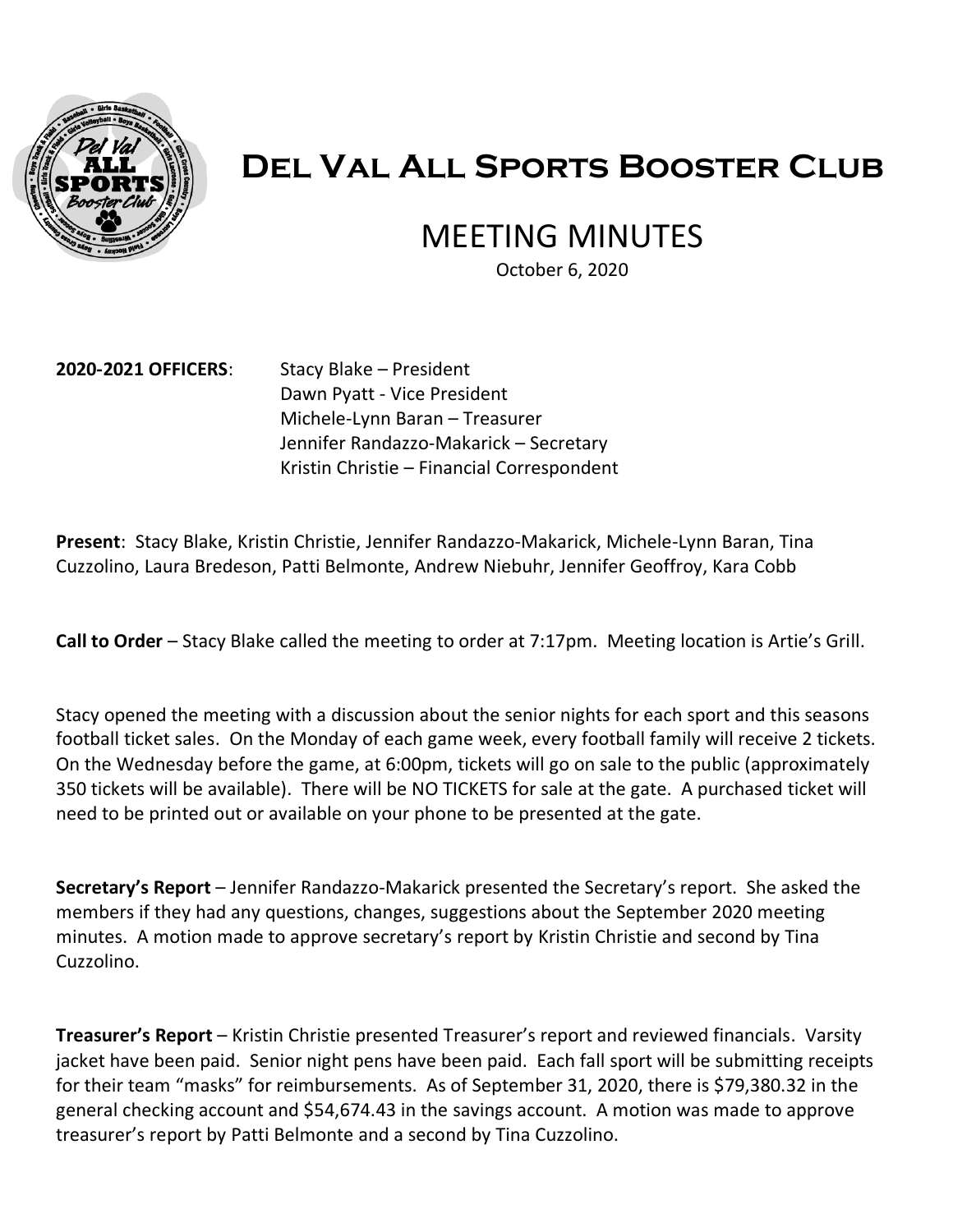# **FALL SPORTS REPS:**

**Football:** Stacy Blake **Boys Soccer:** Jen Randazzo & Tina Cuzzolino **Girls Soccer:** Kristin Christie **Field Hockey:** Andrew Niebuhr **Boys Cross Country:** \*\*\* volunteer needed **Girls Cross Country:** Laura Bredeson **Cheerleading:** Melinda Lentine & Jennifer Geoffroy

# **FALL SPORTS REPORTS:**

**Football:** Stacy reported that the Varsity, JV, and Freshman football teams all won vs Voorhees. Their records are 1-0. Freshman will have a total of 2-3 games this season. Senior night is this Friday, October 9<sup>th</sup>: 23 seniors.

**Boys Soccer:** Tina reported that Varsity won their first game 4-3 and JV won 3-1 vs Belvidere. The first home game is on October  $7<sup>th</sup>$  vs Bound Brook. Senior night is October 28<sup>th</sup>; 8 seniors.

**Girls Soccer:** Kristin Christie reported Varsity record is 1-0 with a win against Belvidere 3-1. The JV is 0-1 with a loss of 0-2 vs Belvidere. Tomorrow's game is vs Bound Brook and on Saturday is our game vs. Somerville. Senior night is October 14<sup>th</sup> vs Manville at 5:30pm. We will be honoring 6 seniors, including our 4 captains, Skye Bundt, Gillian Cascio, Ashley Folmar and Jacklyn Huber.

**Field Hockey:** Andrew Niebuhr reported that the Varsity lost against Belvidere 0-4. The next game is Thursday, Oct 8th.

#### **Boys Cross Country:** \*\*rep needed\*\* NO REPORT

**Girls Cross Country:** Laura Bredeson reported there are 25 girls running this year. Last week they competed against Phillipsburg and South Hunterdon. Senior Day is October 2<sup>nd.</sup> There is a home race vs Somerville on October 6<sup>th</sup>. Laura asked if she could organize a fundraiser at the home races which will include selling candy bars, packaged goods, water, etc. Stacy said to inquire with Alexandria township for permit.

**Cheerleading:** Jen Geoffroy reported that Coach Jen Dewire is a great coach! The girls really like her. She has zoom meetings with the girls, lots of conditioning, and expects high standards of her team. The team has demonstrated a lot of team work and enthusiasm. The cheerleaders will cheer at every senior night for each fall sport this season. They cheered for Cross Country last week. The team is brainstorming fundraising ideas. The North East Competition will be virtual this year.

#### **NEW BUSINESS**:

#### **1. MEMBERSHIP:**

- **a.** Our membership is currently at 66 members.
- **b.** The members will NOT be able to use the coupon card "game tickets" this year unless the games are sold out.
- **c.** Stacy will ask each fall coach to send out another email about memberships.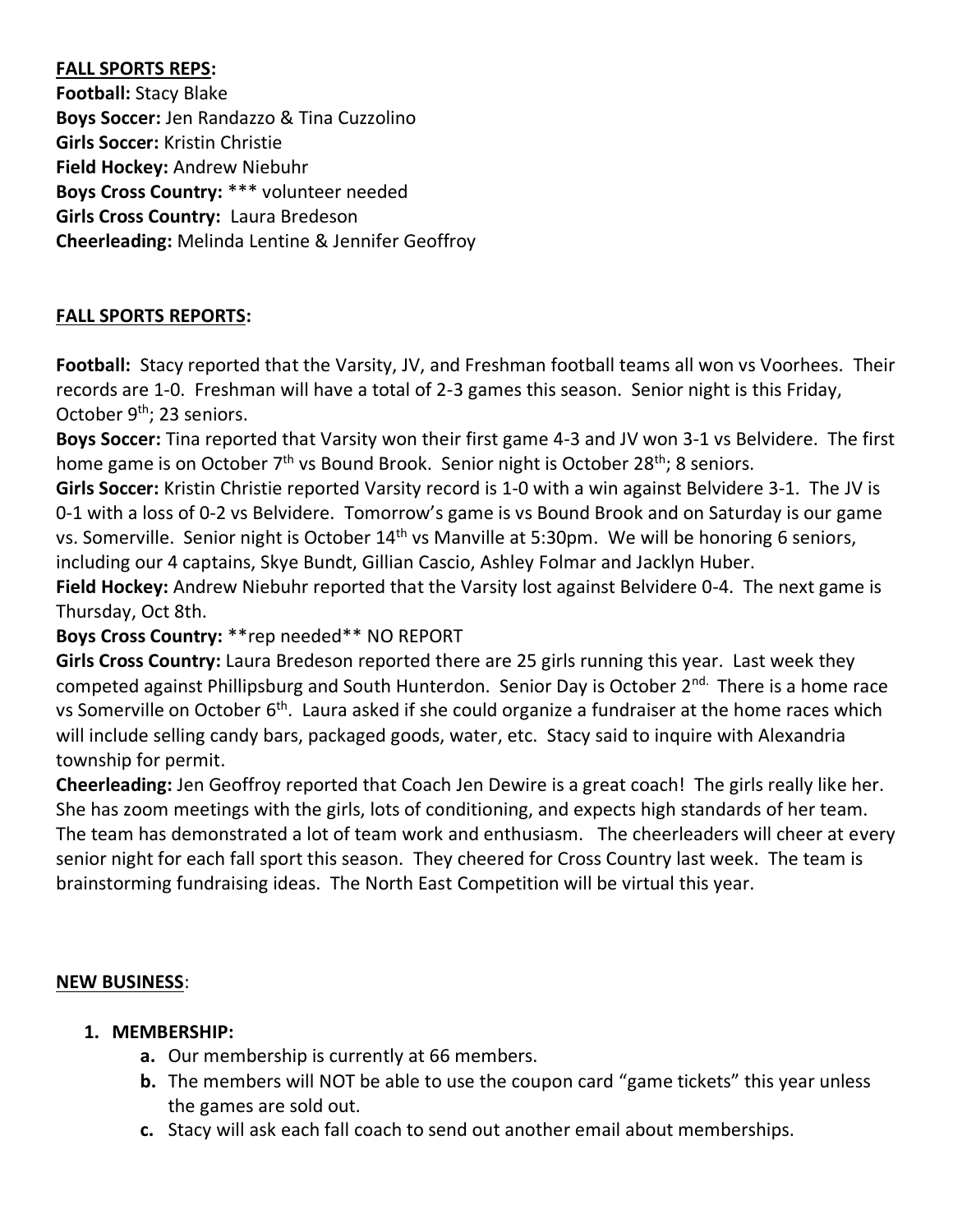**d.** Jennifer will mail out the summer mailings packet to all the senior families. Once the families become members, it will give the senior athletes an opportunity to receive one of our scholarships at the end of the year. The by-laws specifically state the criteria to be eligible for one of the scholarships.

# 2. **DEL VAL SPIRIT WEAR**:

- **a.** DELIVERED items:
	- i. Football has been delivered
	- ii. Field Hockey, Boys & Girls Cross Country will be delivered next week
	- iii. Cheerleading and Volleyball will be delivered in two weeks
- **b.** Football games: the spirit wear items will be set up at 3 home games this year; signup genius will be sent out for volunteers.
- **c.** We are in the process of creating a "staff" store and a "general wear" store. When Jubilee items were purchased, Stacy also purchased some general wear items. They will be in on Friday to sell.
- **d.** Masks were ordered. Stacy is hoping to receive them for the first football game. She only ordered 2 dozen of them.
- **e.** Jennifer Randazzo brought up the online store style that Sneakers Plus uses for the other high schools and colleges. She had spoken with Chris Gacos earlier in the week about another store, and he would be interested in helping the booster club with a store. This will eliminate spending money up front for items. His current stores have personalized items now. For example, a shirt can be ordered with Del Val on it and any word can be added to it at no additional charge; "soccer", "student council", etc. Laura Bredeson also agreed with the idea from working with Chris Gacos and Sneakers Plus in the past. She has only had positive business with him also. He is competitive in prices and easy to work with.
- **f.** HOLIDAY SALE: Stacy will possibly have a holiday sale in her barn in late November or early December.
- 3. **Sign-Up Genius**: Stacy went through all the members and eliminated non-members from the general list. She deleted over 100 people.
- 4. **FOOTBALL TUNNEL & SMOKE MACHINE**: Stacy asked the members about purchasing a tunnel for the football players to run through on football game days. It can also be used for senior nights for other fall sports that play on the football field. It is a blow-up style tunnel that can be stored away between games. There are different styles to choose from; DV, football helmet, terrier. The tunnel will cost between \$5,000- \$7,000. Questions and concerns regarding this purchase are:
	- **a.** What teams would also use it?
	- **b.** Winters sports could never use it

It was discussed that that amount of money should benefit all sports teams right now. All agreed that any extra money would be helpful towards a turf field instead right now.